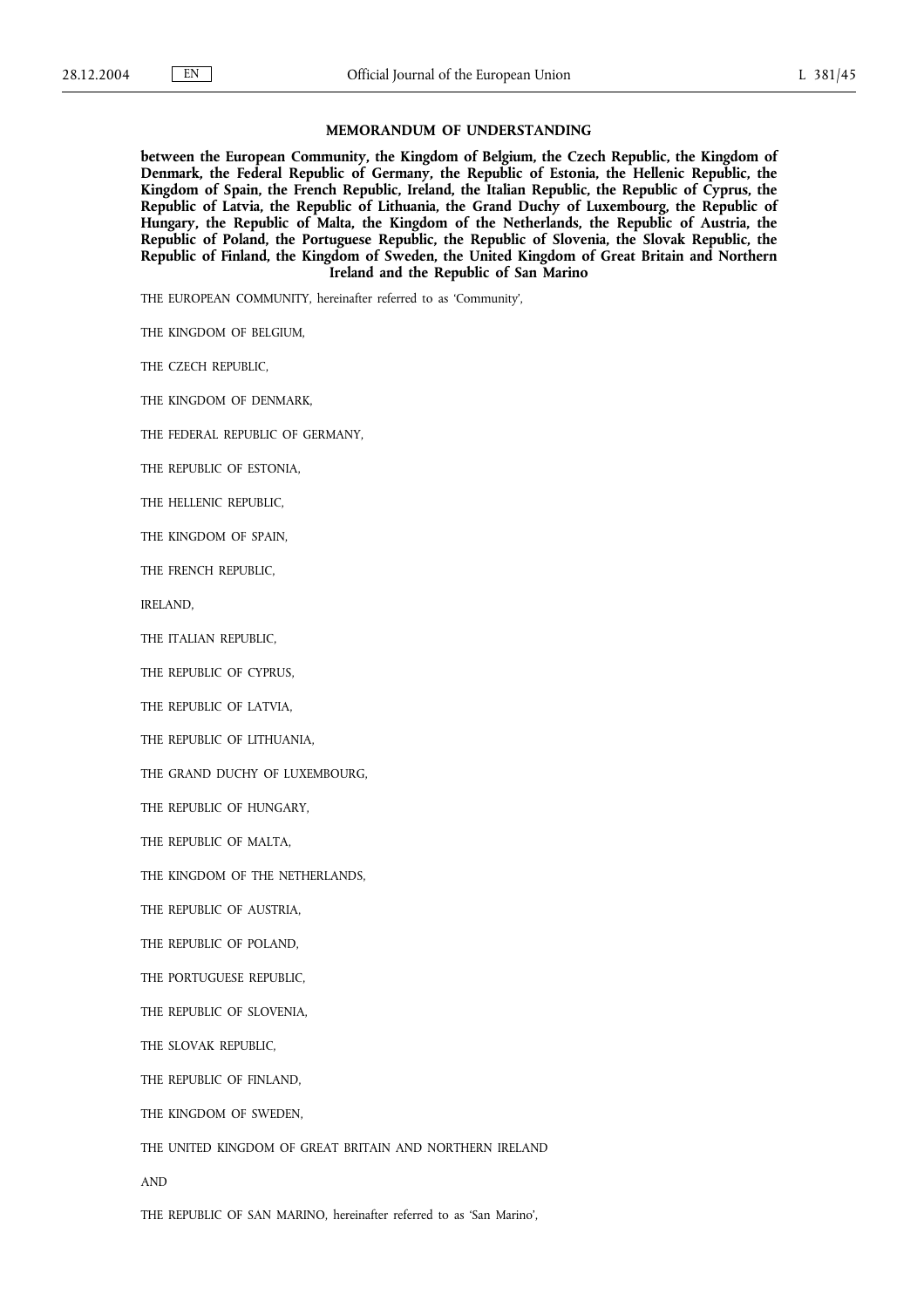## HAVE AGREED AS FOLLOWS:

When an Agreement providing for measures equivalent to those laid down in the Council Directive 2003/48/EC of 3 June 2003 on the taxation of savings income in the form of interest payments, hereinafter 'the Directive', was concluded, the European Community, the Kingdom of Belgium, the Czech Republic, the Kingdom of Denmark, the Federal Republic of Germany, the Republic of Estonia, the Hellenic Republic, the Kingdom of Spain, the French Republic, Ireland, the Italian Republic, the Republic of Cyprus, the Republic of Latvia, the Republic of Lithuania, the Grand Duchy of Luxembourg, the Republic of Hungary, the Republic of Malta, the Kingdom of the Netherlands, the Republic of Austria, the Republic of Poland, the Portuguese Republic, the Republic of Slovenia, the Slovak Republic, the Republic of Finland, the Kingdom of Sweden, the United Kingdom of Great Britain and Northern Ireland and the Republic of San Marino signed this Memorandum of Understanding supplementing this Agreement.

- 1. The signatories to this Memorandum of Understanding consider that the Agreement between San Marino and the Community providing for measures equivalent to those laid down in the Directive is a balanced and acceptable agreement protecting the interests of both Contracting Parties. Consequently, they shall apply in good faith the measures agreed and shall refrain from taking any unilateral action which might jeopardise this Agreement without reasonable cause. If a serious discrepancy is discovered between the scope of the Directive as adopted on 3 June 2003 and that of the Agreement, in particular with regard to Articles 4 and 6 of the latter, the Contracting Parties shall consult each other forthwith in accordance with Article 15(1) of the Agreement to ensure that the equivalent nature of the measures provided for by the Agreement is safeguarded. The signatories to this Memorandum of Understanding note that the definition of tax fraud for the purposes of Article 13 of the Agreement concerns only needs relating to the taxation of savings within the framework of this Agreement and is without prejudice to developments and/or decisions relating to tax fraud under other circumstances and in other forums.
- 2. During the transitional period provided for in the Directive, the Community shall enter into discussions with other important financial centres with a view to promoting the adoption by those jurisdictions of measures equivalent to those to be applied by the Community.
- 3. Considering that San Marino wishes to be further integrated in the European economic environment, and that it considers its full participation in the European banking and financial system as therefore appropriate and desirable, San Marino and the Community shall enter into consultations as soon as possible with a view to identifying the conditions for reaching a mutual recognition of the prudential measures and systems of the respective Parties on financial services, including insurance. In this context, San Marino, in order to preserve the proper functioning of the internal market in the sectors in question, undertakes to adopt and implement, in the relevant business sectors, the relevant existing, and future, *acquis communautaire,* including the relevant prudential rules and the supervision of the San Marino operators concerned. Any possible Agreement in this field may also provide that San Marino undertakes to implement other relevant Community rules, both current and those to be introduced in future, for example in matters of competition and taxation.
- 4. In this context of deepening relations, the conclusion of fiscal agreements with Member States of the European Union, hereinafter referred to as 'Member States', and San Marino's commitment to provide, within this framework, for information exchange in accordance with the standards of the OECD would enhance wider economic and tax cooperation. Recognising the efforts made by San Marino, consultations could take place between San Marino and the Member States with the objective of eliminating or reducing, on a bilateral basis, double taxation in relation to different forms of income.
- 5. The Community and San Marino shall also enter into consultations with a view to:
	- defining forms for simplifying the procedures laid down in their Agreement on Customs Union and Cooperation. In this regard, San Marino is ready to adopt computerised procedures even similar to the Intrastat system;
	- better exploring the existing possibilities for nationals and enterprises from the San Marino to participate in research and development Community programmes and activities.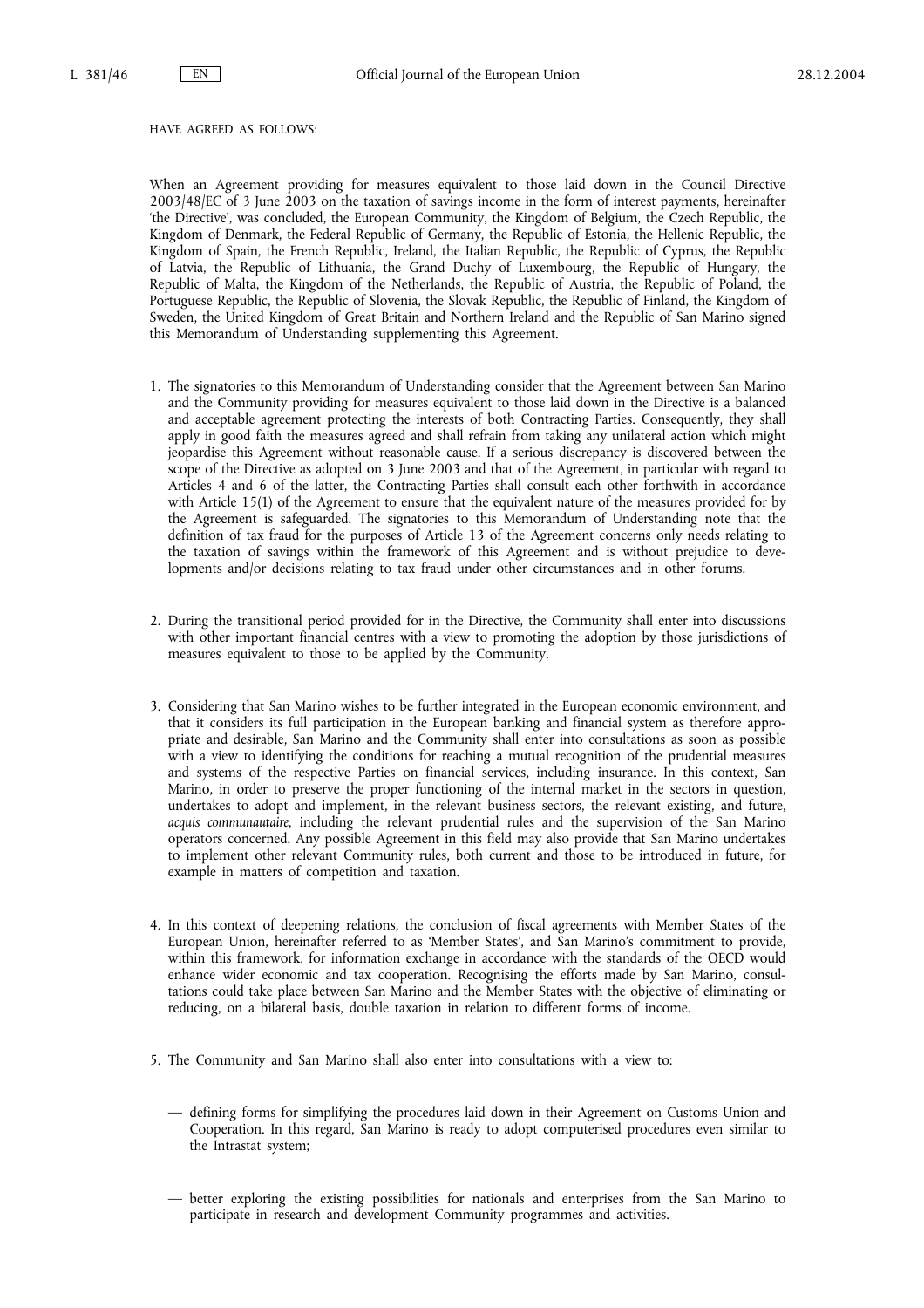Drawn up at Brussels on 7 December 2004 in duplicate in the Czech, Danish, Dutch, English, Estonian, Finnish, French, German, Greek, Hungarian, Italian, Latvian, Lithuanian, Polish, Portuguese, Slovak, Slovenian, Spanish and Swedish languages, each of these texts being equally authentic.

The Maltese language version shall be authenticated by the signatories on the basis of an Exchange of Letters. It shall also be authentic, in the same way as for the language versions referred to in the preceding paragraph.

Pour le Royaume de Belgique Voor het Koninkrijk België Für das Königreich Belgien

Za Českou republiku

low Lho

På Kongeriget Danmarks vegne

telu

Für die Bundesrepublik Deutschland

Eesti Vabariigi nimel

Για την Ελληνική Δημοκρατία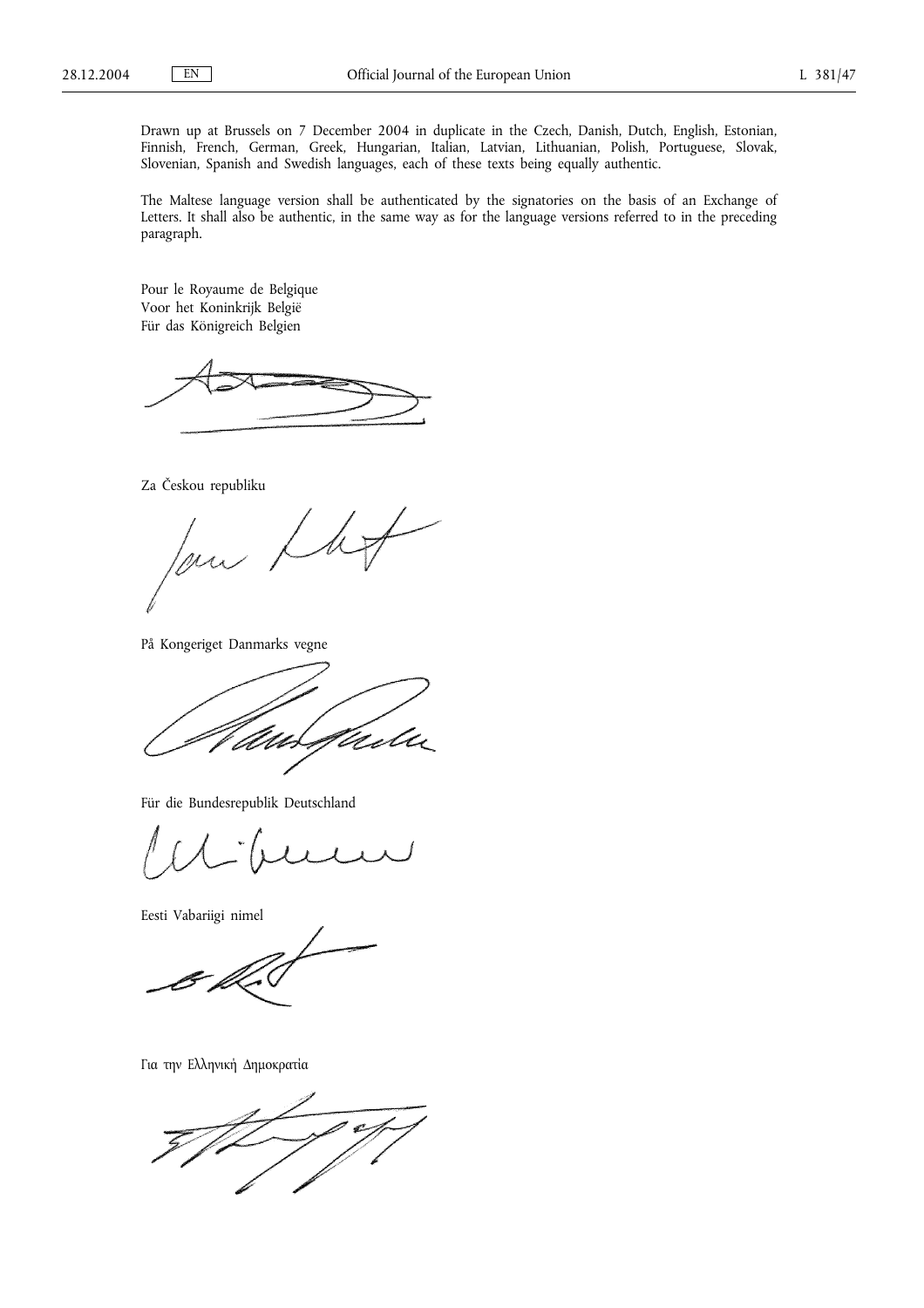Por el Reino de España



Pour la République française



Thar cheann Na hÉireann For Ireland

Inderson

Per la Repubblica italiana

Pocco Caugelor

Για την Κυπριακή Δημοκρατία,

 $N - Y - E -$ 

Latvijas Republikas vārdā

f. hutubw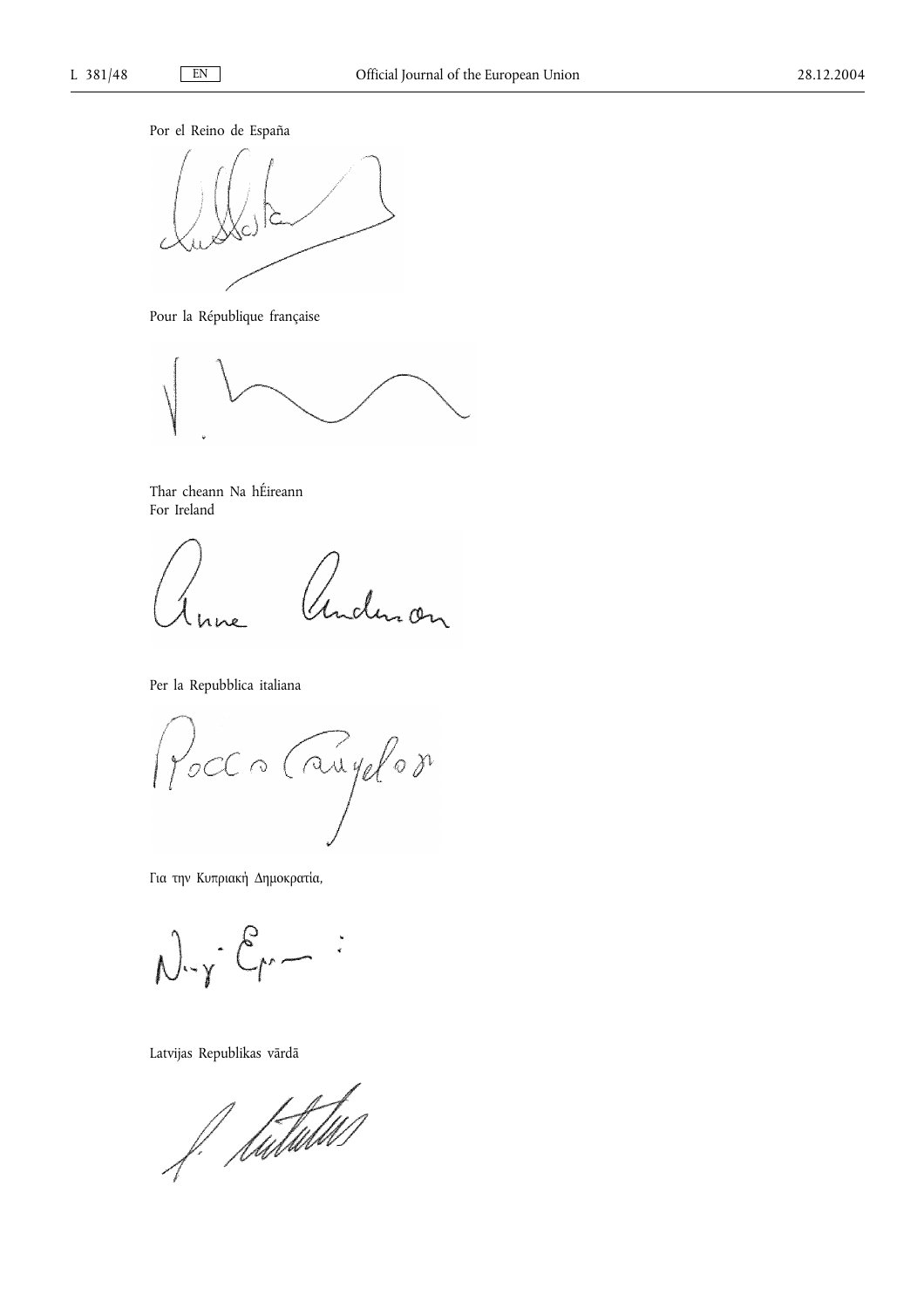Lietuvos Respublikos vardu



Pour le Grand-Duché de Luxembourg

Khomme

A Magyar Köztársaság részéről

 $\leq$ i,

Għar-Republikka ta' Malta

 $\hat{0}$ 

Voor het Koninkrijk der Nederlanden

Für die Republik Österreich

 $W$ osch rep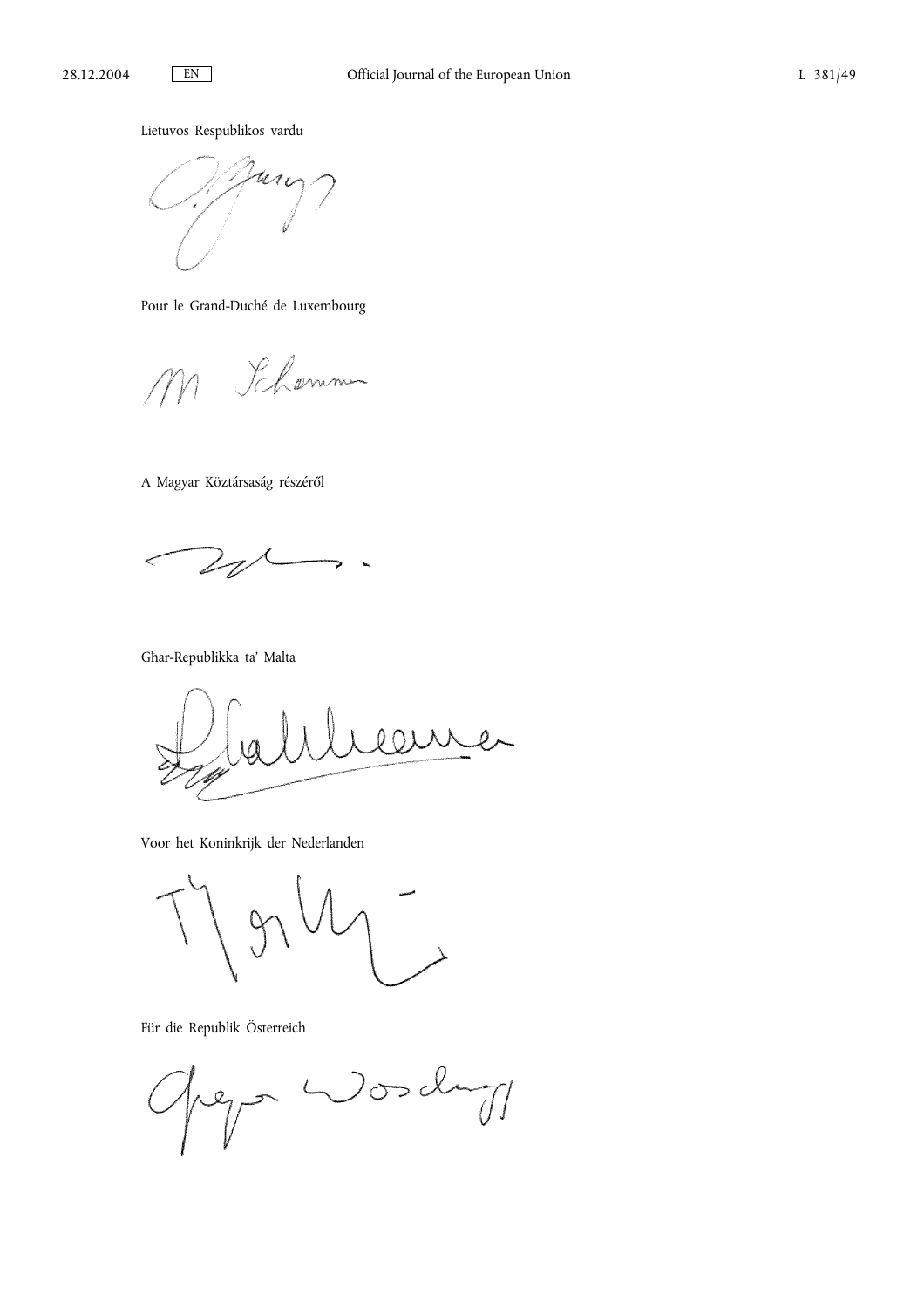W imieniu Rzeczypospolitej Polskiej

and Gul

Pela República Portuguesa

Penn. Abos  $\frac{1}{k}$ 

Za Republiko Slovenijo

Cino Iday

Za Slovenskú republiku<br>*Anarot 44 Svni)* 

Suomen tasavallan puolesta För Republiken Finland

l ba

För Konungariket Sverige

For the United Kingdom of Great Britain and Northern Ireland

Bu da Guad